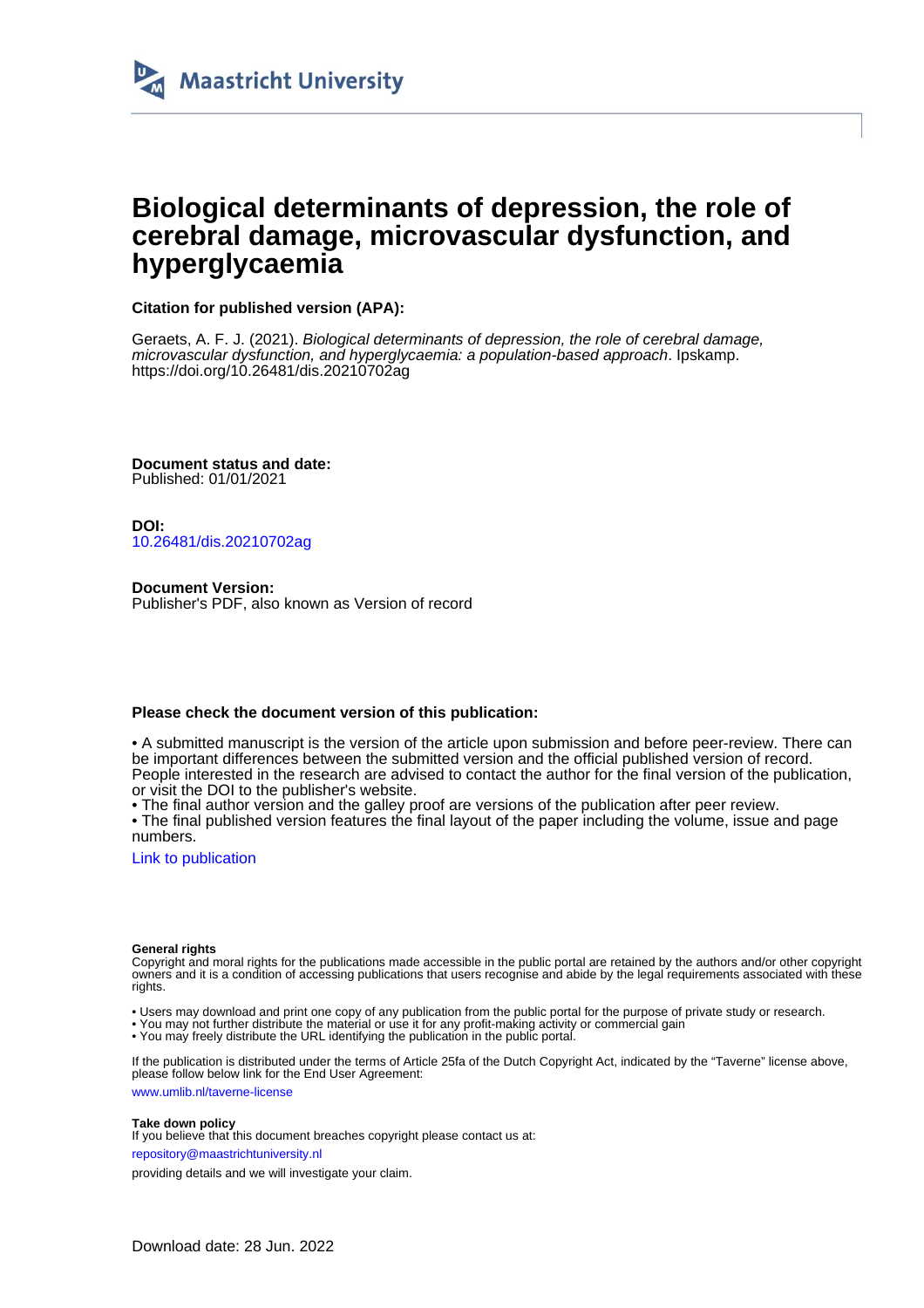## Impact paragraph **8**

The goal of scientific research is to describe, predict, and explain observed events. Furthermore, scientific research wants to apply the generated knowledge to the society. This paragraph reflects about the scientific impact of the results of this dissertation and the expected impact on the society.

## **Aim and key findings**

Depression is a common mental health problem. Currently, up to 350 million individuals world-wide suffer from depression and this number continues to increase 1. Individuals with late-life depression (LLD; in this dissertation defined as depression above the age of 40 years) have an increased risk for other mental and physical diseases, including cognitive impairment  $2-4$ . However, the mechanisms underlying LLD are still unclear despite decades of research. The aim of this dissertation was to investigate vascular and metabolic mechanisms which may be important in the development and prognosis of LLD. In addition, we investigated whether the association between LLD and cognitive functioning could be explained by brain damage.

We found that damage of the small blood vessels, measured in the brain and eye, and with blood biomarkers, is involved in the development of LLD. Results also suggested that damage of the small blood vessels in the brain is associated with the persistence of LLD. No relation between shrinkage of the brain and the development or persistence of LLD was found. Although findings support an association between LLD and cognitive functioning, this relation could not be explained by brain damage. Furthermore, this dissertation provides evidence for the contribution of high blood sugar level to the development of LLD. Based on a large literature study, in which results of previous studies were systematically reviewed and analysed, we found that this association exists in both directions; presence of depression is also related to the development of high blood sugar levels.

## **Relevance**

The knowledge gained from this dissertation is of high relevance. Results of this dissertation support the vascular depression hypothesis, which assumes that damage of the small blood vessels in the brain contributes to the development and persistence of LLD 5. The small blood vessels play an important role in the supply of oxygen and nutrients to body tissue and the removal of waste products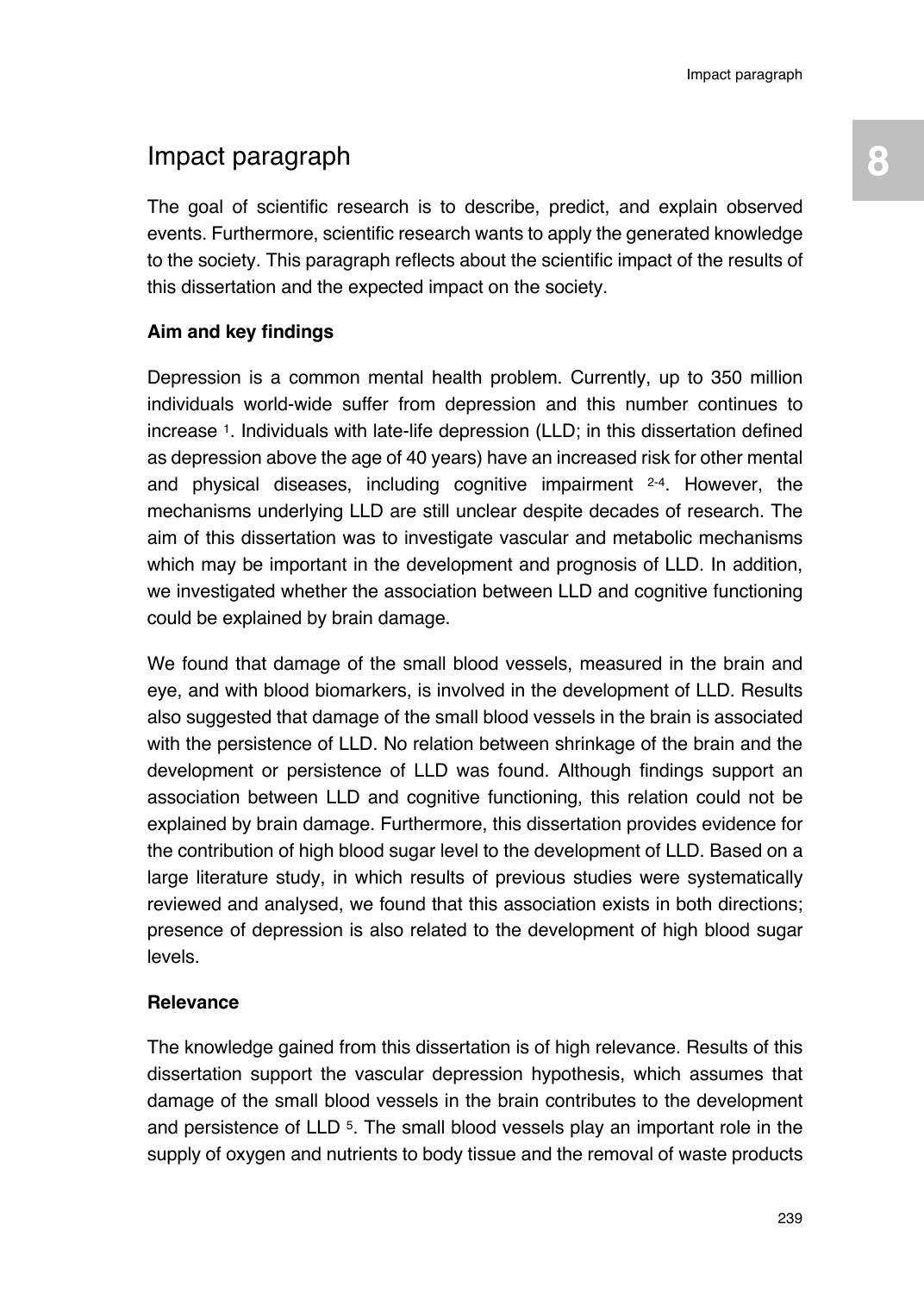out of body tissue. Damage of the small blood vessels may lead to disturbances of these processes, especially in organs which are highly dependent of a good blood supply like the brain. In addition, damage of the small blood vessels in the brain is likely to be irreversible, which may provide a good explanation for the worse response to depression treatment among elderly 6,7. Therefore, our results may lead to new prevention and treatment targets for LLD. In addition, results of this dissertation are relevant for individuals with LLD and type 2 diabetes. The existence of an association between high blood sugar levels and depression in both directions provides support for a collaborative treatment of LLD in diabetes care.

#### **Target groups**

The results of this dissertation are of relevance for various target groups. First, the results of this dissertation raise several new research questions. These research questions could directly be implemented in new studies. Second, health care providers may benefit from the increased insight in the mechanisms underlying LLD. Damage of the small blood vessels and high blood sugar levels may identify patients at risk for LLD. Based on the patient's health profile, modifiable risk factors associated with these factors as obesity, high blood pressure, high blood sugar levels, high levels of cholesterol, smoking, diet, and physical activity, could be identified. Personalized treatment aimed to improve these modifiable risk factors may contribute to the functioning of the small blood vessels and the optimisation of blood sugar levels, and may consequently prevent LLD. In addition, early treatment of LLD in these patients may prevent treatment non-adherence, development of complications, and mortality 8-10. Third, policy makers might use the results of this dissertation to improve clinical guidelines. Although guidelines in vascular and diabetes care recommend screening for depression 11-14, the implementation of these guidelines can be improved. Fourth, results of this dissertation might benefit the general public. Depression has an increasing high societal 15 and economic 16 impact on the society. In late-life, depression is often persistent 17,18 and half of the elderly have a poor response to depression treatment 6,7. Support for the vascular depression hypothesis and the existence of a bidirectional association between high blood sugar levels and LLD may provide new prevention and treatment strategies.

### **Activities**

Researchers and health care providers could be involved and informed about the results of this dissertation via scientific publications and scientific conferences.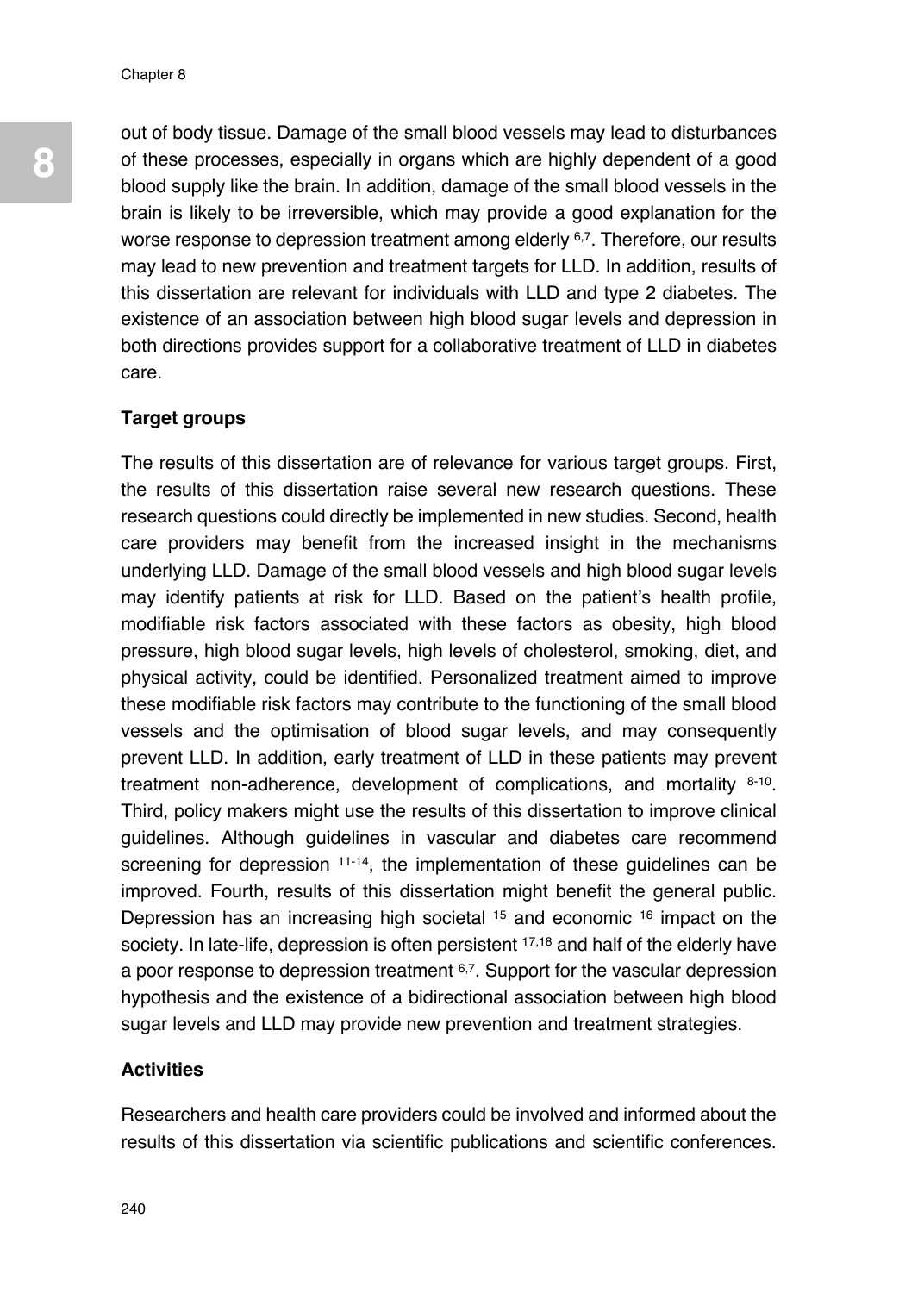Findings of this dissertation are published in peer-reviewed scientific journals, in which the quality of the study is evaluated by experts in the field. Furthermore, results are presented and discussed on national and international conference of several disciplines.

Policy makers could be involved and informed via expert groups that contribute to the development of policies. For instance, chapter 6 is the result of a collaboration of experts in the field of depression in diabetes, the European Depression in Diabetes (EDID) Research Consortium. The EDID Research Consortium identifies and implements research activities required to explore and resolve issues in the assessment, treatment and management of depression in diabetes, to help optimise clinical outcomes for patients and quality of life. As a result, consensus is made on important topics amongst leading psychologists, diabetologists, and other health care providers associated with the treatment of diabetes patients.

The general public might be informed via several activities. The Maastricht Study actively participates in the translation of research results to participants. Results of this dissertation are shared on the website and presented during the annual conference of The Maastricht Study, which is organized for participants and freely accessible. Furthermore, results of this dissertation can be shared with the general public via several media channels, as the television, radio, internet, and information leaflets. Moreover, key findings of this dissertation have been published in several regional newspapers as *De Limburger* and *1Limburg,* and are reported on the regional news *RTV Maastricht.*

## **Conclusion**

The results of this dissertation support the concept that damage of the small blood vessels and high blood sugar levels are involved in the development of LLD. Improved insight in the mechanisms underlying LLD is important for the development of new prevention and treatment strategies focused on the small blood vessels in the brain. In addition, optimization of blood sugar levels and collaborative treatment of LLD in diabetes care is recommended.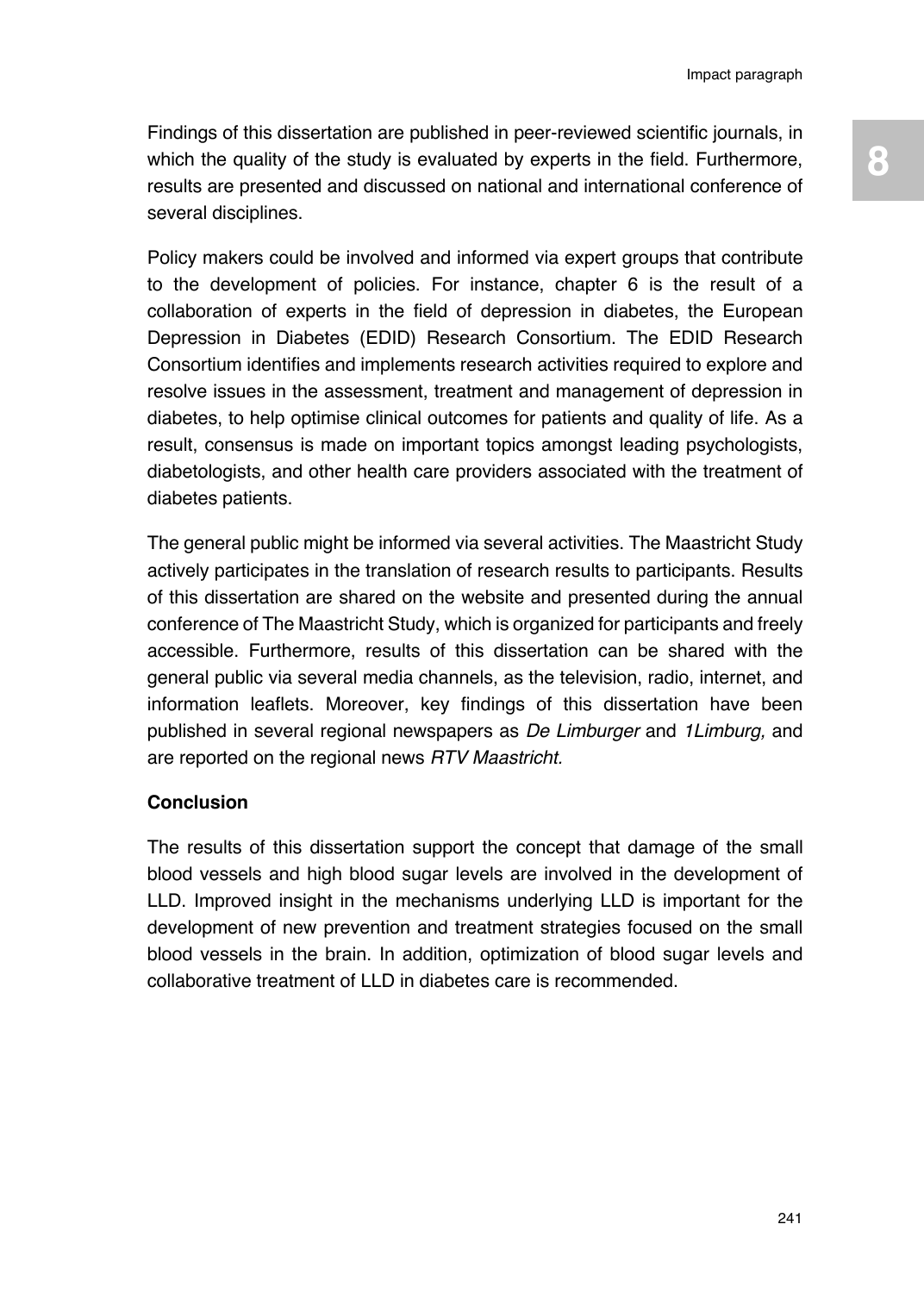#### **References**

- 1. Organization WH. Depression and other common mental disorders: global health estimates. 2017.
- 2. Blazer DG. Depression in late life: review and commentary. *The Journals of Gerontology.*  2003;58(3):249-265.
- 3. Laborde‐Lahoz P, El‐Gabalawy R, Kinley J, Kirwin PD, Sareen J, Pietrzak RH. Subsyndromal depression among older adults in the USA: Prevalence, comorbidity, and risk for new‐onset psychiatric disorders in late life. *Int J Geriatr Psychiatry.*  2015;30(7):677-685.
- 4. Diniz BS, Butters MA, Albert SM, Dew MA, Reynolds CF. Late-life depression and risk of vascular dementia and Alzheimer's disease: systematic review and meta-analysis of community-based cohort studies. *Br J Psychiatry.* 2013;202(5):329-335.
- 5. Alexopoulos GS, Meyers BS, Young RC, Campbell S, Silbersweig D, Charlson M. 'Vascular depression'hypothesis. *Arch Gen Psychiatry.* 1997;54(10):915-922.
- 6. Lenze EJ, Sheffrin M, Driscoll HC, et al. Incomplete response in late-life depression: getting to remission. *Dialogues Clin Neurosci.* 2008;10(4):419-430.
- 7. Paroni G, Seripa D, Fontana A, et al. Klotho Gene and Selective Serotonin Reuptake Inhibitors: Response to Treatment in Late-Life Major Depressive Disorder. *Mol Neurobiol.*  2017;54(2):1340-1351.
- 8. Scott KM. Prevention of CVD in Depression. In: *Cardiovascular Diseases and Depression.* Springer; 2016:509-517.
- 9. van Dooren FE, Nefs G, Schram MT, Verhey FR, Denollet J, Pouwer F. Depression and risk of mortality in people with diabetes mellitus: a systematic review and meta-analysis. *PLoS ONE.* 2013;8(3):e57058.
- 10. Pouwer F, Nefs G, Nouwen A. Adverse effects of depression on glycemic control and health outcomes in people with diabetes: a review. *Endocrinol Metab Clin North Am.* 2013;42(3):529-544.
- 11. Young-Hyman D, De Groot M, Hill-Briggs F, Gonzalez JS, Hood K, Peyrot M. Psychosocial care for people with diabetes: a position statement of the American Diabetes Association. *Diabetes Care.* 2016;39(12):2126-2140.
- 12. Perk J, De Backer G, Gohlke H, et al. European Guidelines on cardiovascular disease prevention in clinical practice (version 2012): The Fifth Joint Task Force of the European Society of Cardiology and Other Societies on Cardiovascular Disease Prevention in Clinical Practice (constituted by representatives of nine societies and by invited experts)Developed with the special contribution of the European Association for Cardiovascular Prevention & amp: Rehabilitation (EACPR)<sup>+</sup>. *Eur Heart J.* 2012;33(13):1635-1701.
- 13. McMurray JJ, Adamopoulos S, Anker SD, et al. ESC Guidelines for the diagnosis and treatment of acute and chronic heart failure 2012: The Task Force for the Diagnosis and Treatment of Acute and Chronic Heart Failure 2012 of the European Society of Cardiology. Developed in collaboration with the Heart Failure Association (HFA) of the ESC. *Eur Heart J.* 2012;33(14):1787-1847.
- 14. Lichtman JH, Bigger Jr JT, Blumenthal JA, et al. Depression and coronary heart disease: recommendations for screening, referral, and treatment: a science advisory from the American Heart Association Prevention Committee of the Council on Cardiovascular Nursing, Council on Clinical Cardiology, Council on Epidemiology and Prevention, and Interdisciplinary Council on Quality of Care and Outcomes Research: endorsed by the American Psychiatric Association. *Circulation.* 2008;118(17):1768-1775.
- 15. Lépine J-P, Briley M. The increasing burden of depression. *Neuropsychiatric disease and treatment.* 2011;7(Suppl 1):3.
- 16. David A. Mrazek, M.D. ,, John C. Hornberger, M.D., M.S. ,, C. Anthony Altar, Ph.D. , and, Irina Degtiar, B.A., B.S. A Review of the Clinical, Economic, and Societal Burden of Treatment-Resistant Depression: 1996–2013. *Psychiatr Serv.* 2014;65(8):977-987.
- 17. Schaakxs R, Comijs HC, Lamers F, Kok RM, Beekman ATF, Penninx BWJHDoOAPPPItHN. Associations between age and the course of major depressive disorder: a 2-year longitudinal cohort study. *The Lancet Psychiatry.* 2018;5(7):581-590.